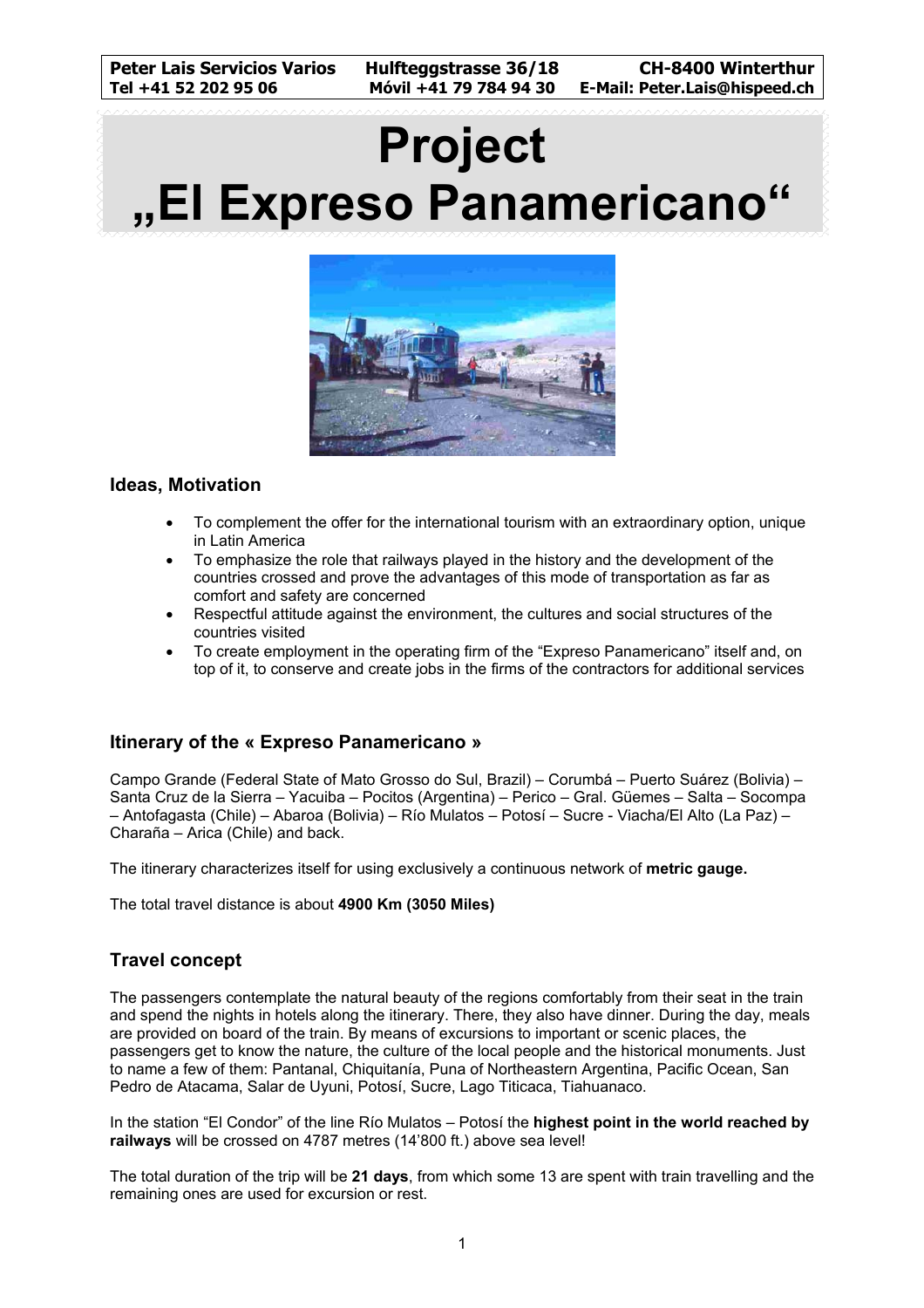## **Rolling stock**

In 1967 and 1978, ENFE (Empresa Nacional de los Ferrocarriles del Estado) of Bolivia acquired a total of 14 railbuses from the german builder Ferrostaal. They consist of 2 units, one with the motor and one trailer. This picture shows one of the units in its original state:



The railbuses proved to be very robust and covered passenger services on both bolivian networks. Its reduced weight (18,5 metric tons) allows their circulation on modest infrastructures; they are able to run on almost all the lines with higher speeds than trains pulled by a locomotive and with less wear of the tracks. During a couple of years, they ran on the international service between La Paz and Arica over the Ferrocarril Arica a La Paz (FCALP), which counts with some accentuated grades. For various reasons, those railbuses have the technical admission on all the lines considered within this project.

Today 13 of the vehicles still exist; they are in custody of the two concessionaires of the bolivian railway networks. FCOSA operates two services of "Cama/Semicama", one between Santa Cruz de la Sierra and Quijarro (3 times per week) and one from Santa Cruz to Yacuiba (2 times per week). On the lines of FCA, at present no railbus is active. The weekly train Oruro – Cochabamba had to be cancelled early in 2004 shortly after its inauguration due to flooding and, therefore, destruction of the track. It can be concluded that most of the railbuses are idle.

The project plans the rental (and, at a future stage and if this option is available, the purchase) of a railbus and the execution of the necessary reparation/adaptation at the expense of the firm to be created.

## **The entreprise**

The operating company of the « Expreso Panamericano » will be created in the city of Santa Cruz de la Sierra, based on bolivian laws.

## **Implementation of the new offer**

Under the auspices of AIFFLA (Asociación Internacional para el Fomento de los Ferrocarriles Latinoamericanos/Friends of Latin American Railways), a study trip will be organised in the year 2007. This trip will serve to spread the notice about the creation of this new offer to the tourism market and the media inclined to tourism. At the same occasion, the first travellers from Europe, Latin America, North America and other parts of the world will have the chance to enjoy this special itinerary and the sights along this route.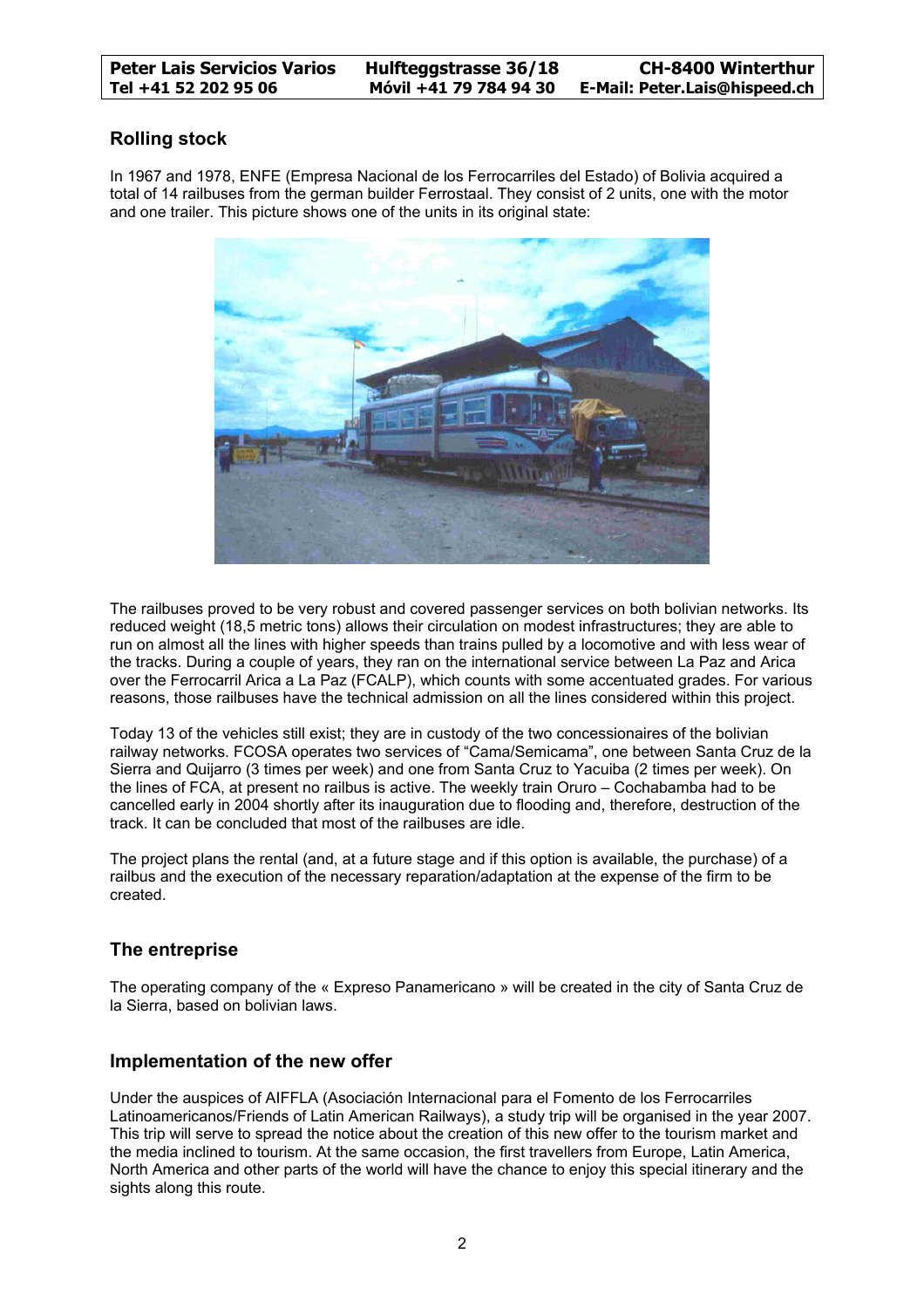#### **Impact on the labour market**

Employments created within the company:

On board of the "Expreso Panamericano"

- 1 Conductor
- 1 Train Guard\*)
- 1 Cook
- 1 Assistant\*\*)

\*) Also acts as tour guide to give information about the country, the people, the culture and the economy along the route.

\*\*) Assists the cook and the train guard in their functions; is in charge of the cleaning of the railbus

Furthermore, there will be employees on request to replace the above named in occasions such as vacations, sickness, accidents or to help in case of heavy demand.

Administration 1 Manager 1 Secretary

In the firms of the contractors (incoming tour operators, hotels, restaurants, groceries etc.), more jobs are conserved or even new ones created. However, this can not yet be quantified.

#### **Impact on the environment**

The "Expreso Panamericano" uses existing infrastructures, so the tracks of the railway are in place since a long time; they are mostly in at least acceptable state. Just the excursions and the transfers to and from the hotels will be by road transport, in fact, only short distances.

The railbus is a vehicle whose consumption of fuel is very low. Measures will be considered (filters) in order to reduce to the minimum the expulsion of exhausting gases.

During the process of professional training of the staff emphasis will be put on ecological themes.

It is estimated, therefore, that the impact on the environment is absolutely minimal.

## **Relation with other projects**

Through various media, information was broadcasted regarding the creation of a bi-oceanic corridor by rail. The idea is to improve the capacity of the railway networks of Brazil, Bolivia and Argentina in order to facilitate the transport of agricultural products and other freight.

The main promoters of this project are the government of Bolivia, the governor of the federal state of Mato Grosso do Sul in Brazil and the governors of the provinces in north-eastern Argentina. In declarations to the press, those officials emphasized the importance of such a corridor for agriculture and industry but also stressed that tourism is a part of this endeavour.

The project described on this pages coincides perfectly with those plans.

The reactivation of the Potosí – Sucre line in the Bolivian Andes makes it possible to reach the constitutional capital with the "Expreso Panamericano".